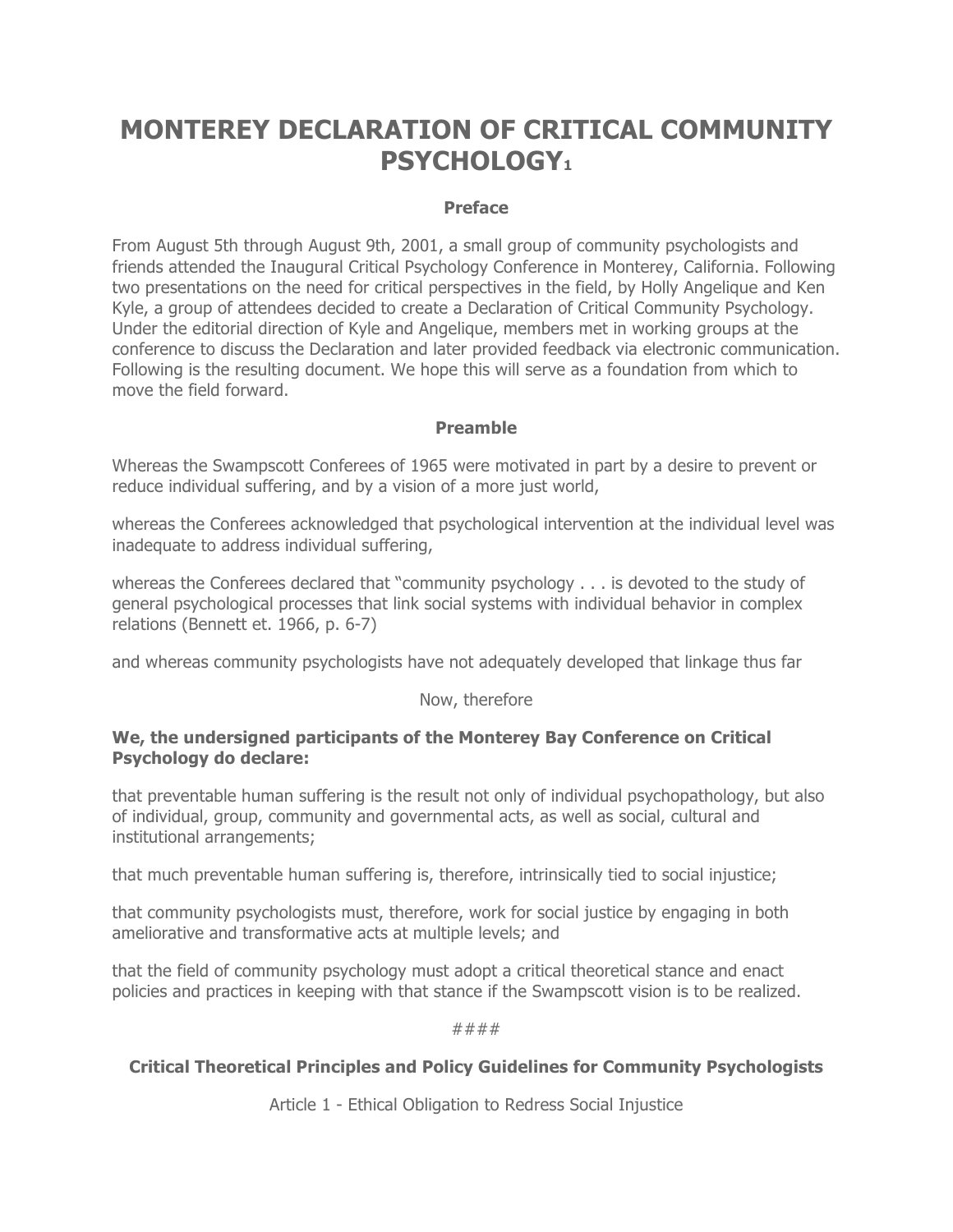Community psychologists have an ethical obligation to redress social injustice and to work actively to transform social, cultural and institutional arrangements that foster social injustice.

Article 2 - Vision of the Good Society

Community psychologists should employ a critical vision of the good society; i.e., we should evaluate policies and institutions on the basis of what could be, not on the basis of what is "normally" acceptable.

Article 3 - Understanding Human Behavior in Context

Community psychologists should understand human behavior in context; i.e., we should actively work to develop an understanding of the social institutions and forces in which individual humans are enmeshed, and we should adopt a social-ecological perspective in our work.

Article 4 - Consciousness Raising and Critical Thinking

Community psychologists should actively foster critical thinking among community members, students and colleagues, and facilitate conscientization whenever possible.

Policy 1 - Full Collaboration and Partnership Between Community and University

Community psychologists should collaborate with communities to design and evaluate projects in light of their potential to effect social change, and community psychology programs should place greater emphasis on community involvement in graduate practica.

Policy 2 - Methodological Diversity

Graduate programs in community psychology should reduce their emphasis on quantitative methods to the exclusion of other methodologies, and should expand the role of participatory research methods.

Policy 3 - Development of Theory

Community psychologists should develop theories that include in-depth analyses of human subjectivity, power asymmetries and social change.

Policy 4 - Broad Interdisciplinary Training

Graduate programs in community psychology should include interdisciplinary training in both theoretical and substantive areas of inquiry.

Policy 5 - Address Inequalities

Community psychologists should acknowledge the ill effects of ableism, ageism, bigotry, economic structures that exploit and impoverish, homoprejudice, misogyny, racism, sexism, speciesism and white supremacy, and work to undo them in our community interactions and in our scholarly activities.